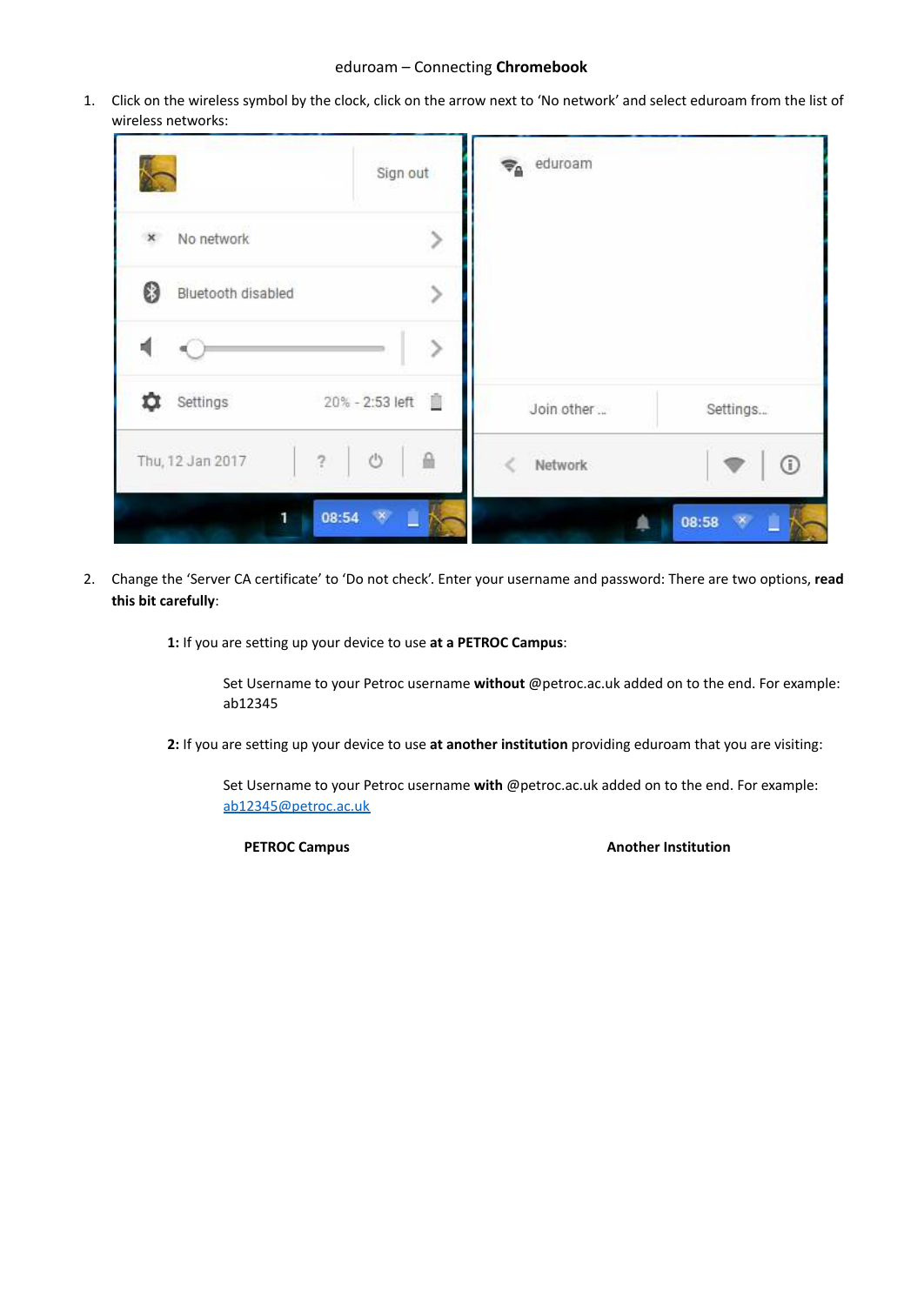|                                                                                                                                                                                                   | eduroam                                                           |            |
|---------------------------------------------------------------------------------------------------------------------------------------------------------------------------------------------------|-------------------------------------------------------------------|------------|
| SSID:                                                                                                                                                                                             |                                                                   |            |
| EAP method:                                                                                                                                                                                       | PEAP                                                              |            |
| Phase 2 authentication:                                                                                                                                                                           | Automatic<br>▼                                                    |            |
| Server CA certificate:                                                                                                                                                                            | Do not check                                                      |            |
| Subject Match:                                                                                                                                                                                    |                                                                   |            |
| User certificate:                                                                                                                                                                                 | None installed<br>▼                                               |            |
| Identity:                                                                                                                                                                                         | yourusername                                                      |            |
| Password:                                                                                                                                                                                         | *************                                                     | $^{\circ}$ |
| Anonymous identity:                                                                                                                                                                               |                                                                   |            |
|                                                                                                                                                                                                   | Share this network with other users<br>Connect<br>Cancel          |            |
|                                                                                                                                                                                                   |                                                                   |            |
|                                                                                                                                                                                                   | eduroam                                                           |            |
|                                                                                                                                                                                                   | PEAP                                                              |            |
|                                                                                                                                                                                                   |                                                                   |            |
|                                                                                                                                                                                                   | Do not check                                                      |            |
|                                                                                                                                                                                                   |                                                                   |            |
|                                                                                                                                                                                                   | None installed<br>۰                                               |            |
|                                                                                                                                                                                                   | yourusername@petroc.ac.uk                                         |            |
|                                                                                                                                                                                                   | *************                                                     | ⊙          |
| Join Wi-Fi network<br>SSID:<br>EAP method:<br>Phase 2 authentication: Automatic<br>Server CA certificate:<br>Subject Match:<br>User certificate:<br>Identity:<br>Password:<br>Anonymous identity: |                                                                   |            |
|                                                                                                                                                                                                   | Save identity and password<br>Share this network with other users |            |



- 3. You should now be connected to eduroam:
- 4. Load the browser of your choice and browse to the Petroc eduroam web page: [www.petroc.ac.uk/eduroam](http://www.petroc.ac.uk/eduroam) There is a link to install a certificate on your device that will improve web browsing while on a Petroc Campus.



5. Once the certificate has downloaded, open the Chrome browser and type *chrome://settings/certificates* into the address bar.